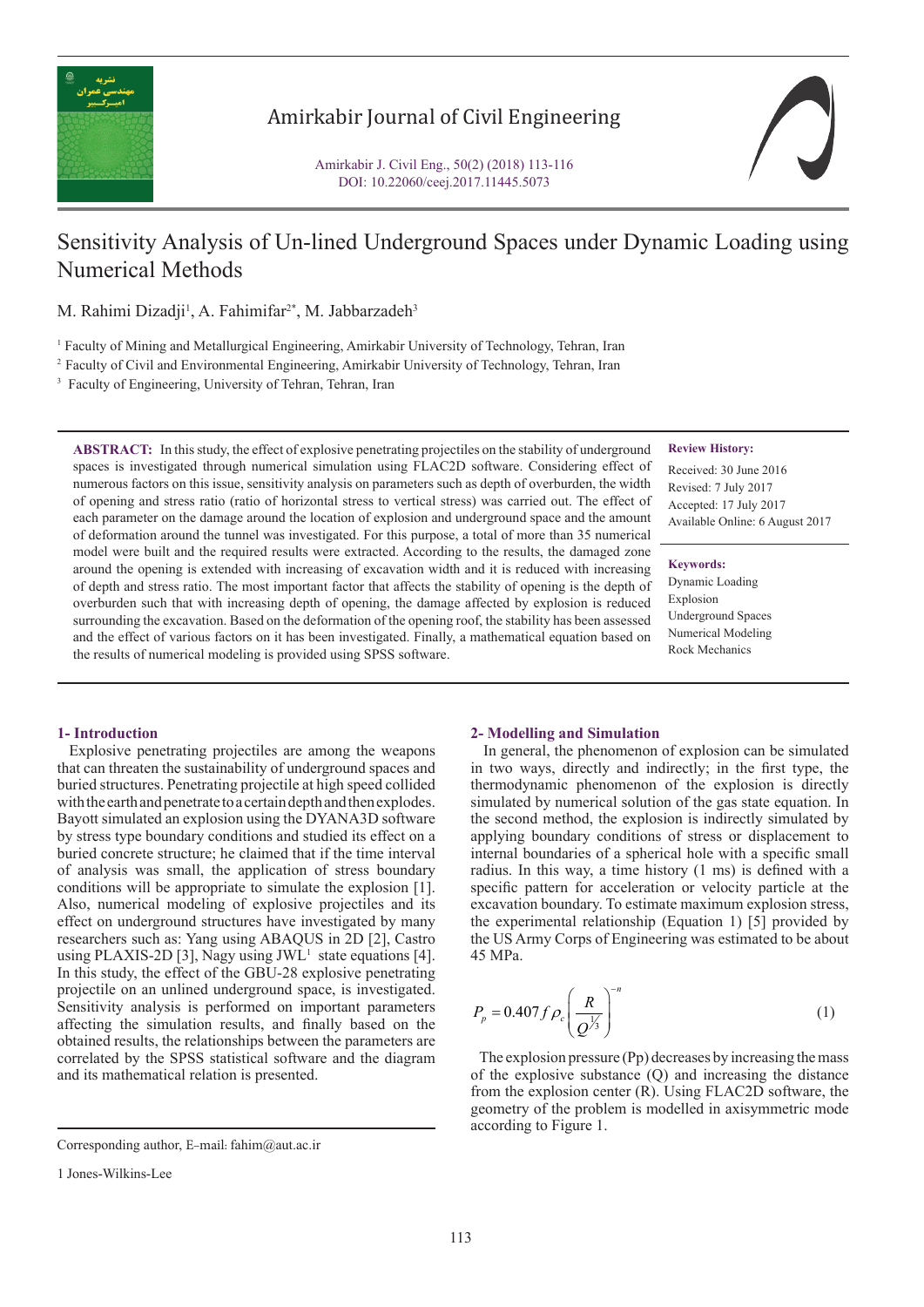

**Figure 1. Model geometry and boundary conditions**

 A new code is defined in FLAC2D in which the friction and cohesion of materials are varied related to the shear plastic strain and the tensile strain, in order to modify the softening of the mohr-colomb model, in which, it is assumed that the residual cohesion and friction of each element equal to half its initial value and the tensile strength of each component is zero. To modeling, the characteristics of Karaj rock formations belong to the South Alborz with low joints is used  $(GSI = 80)$ , which mechanical properties of intact rock was extracted from [6] and the geomechanical properties of rock mass is estimated using the Hook-Brown failure criterion in Roclab software according to Table 1.

#### **Table 1. Properties of intact rock [6] and the rock mass**

| Parameter               | Unit       | Intact rock | Rock mass |
|-------------------------|------------|-------------|-----------|
| Density                 | $gr/cm^3$  | 2.5         | 2.5       |
| Poisson's Ratio         |            | 0.3         | 0.3       |
| Compressive Strength    | <b>MPa</b> | 95          | 31.2      |
| <b>Tension Strength</b> | MPa        | 11.1        | 1.2       |
| <b>Elastic Modulus</b>  | MPa        | 11.4        | 10        |
| Cohesion                | MPa        | 6           |           |
| Friction angle          | deg.       | 50 4        |           |

In order to verify numerical model, the values of  $PPV<sup>1</sup>$  using an experimental equation presented by Dowding as Equation 2 [7], is investigated:

$$
PPV = 18.3 \, mm/s \left(\frac{30.5m}{R}\right)^{1.46} \times \left(\frac{Q}{4.54kg}\right)^{0.48} \times \left(\frac{2.4}{\rho}\right)^{0.48} \tag{2}
$$

 By comparing the PPV values obtained from modeling (cross-points) with Equation 3 (continuous curve), in Figure 2 there is an acceptable match between the numerical response and the empirical relation.



**Figure 2. Comparison of PPV numerical model (cross-points) with experimental Equation 3 (continuous curve)**

 To sensitivity Analysis, after selecting the most important factors, namely: type of projectile (GBU-28), geomechanical parameters of rock mass, stress ratio (0.5, 1, 2), excavation width (50 m with depth of (3, 5, 7, 10, 15, 22, 30 m), 100 m with depth of (10, 15, 20, 30, 40, 50 m)), totally 40 numerical cases were modelled.

#### **3- Results and Discussion**

 In this research, the criterion for assessing the stability of excavation, the convergence of roof is selected. If in the static analysis the convergence ratio of the wall and roof to the radius of the opening is less than 2% then a light support system will be needed to ensure its stability [8] which according to this, the convergence of roof is assumed to be 10 cm in stability conditions.

*RoofConvergence* = 2.17 
$$
\left(\frac{W}{D}\right)^{3.47} \times \frac{1}{K^{0.41}}
$$
 (3)

 Then, performing a statistical analysis (SPSS software) on the numerical results, and using a multivariate linearization, a general relationship (Equation 3) was obtained for predicting excavation convergence. In Figure 3, the graph of the above equation is drawn and one can predict the convergence value in terms of various W/D ratio.

## **4- Conclusions**

 In this research, the effect of the explosion of penetrating projectile on unlined underground opening has been investigated through sensitivity analysis and its stability in terms of different variables such as depth and dimensions of opening, stress ratio were evaluated. It was concluded that with increasing depth, damage significantly decreases to opening. Also, the excavation stability decreases when its width increases and the stress ratio decreases. Excavation depth is the most important parameter in the stability of underground spaces. Figure 3 illustrates the final output of this research, in which the relationship between excavation width, depth, stress ratio and roof convergence due to explosion of penetrating projectile can be analyzed.

<sup>1</sup> Peak Particle Velocity